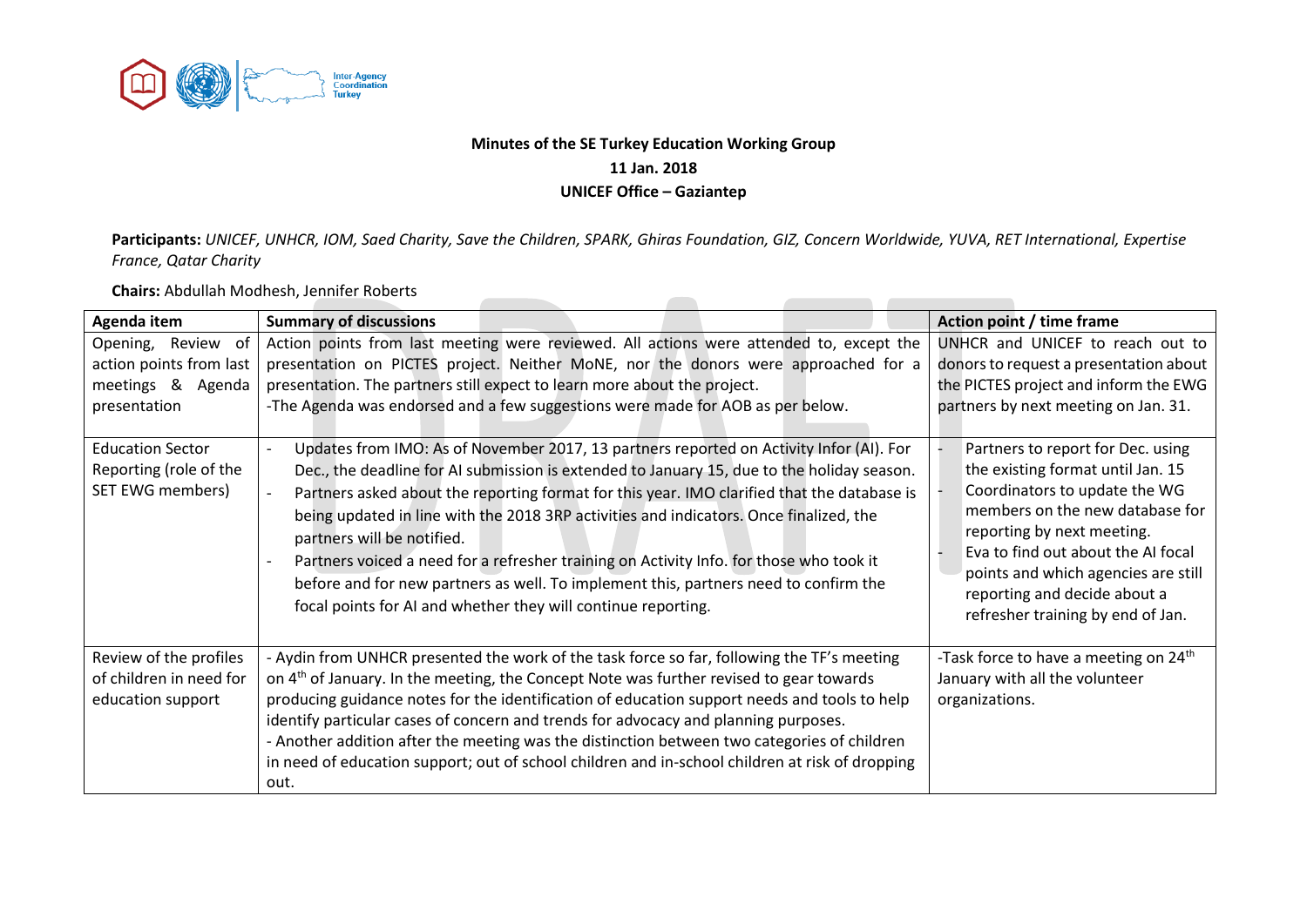

|                       | - Partners expressed interest in the exercise and the need to make use of the outcomes of it    |                                        |
|-----------------------|-------------------------------------------------------------------------------------------------|----------------------------------------|
|                       | in advocating with MoNE, informing 3RP planning and coordinating with other WGs and             |                                        |
|                       | taskforces, particularly Protection WG and Case Management.                                     |                                        |
|                       | - YUVA, Saed Charity and Concern Worldwide asked to join the task force for the upcoming        |                                        |
|                       | meetings.                                                                                       |                                        |
| Quick Review of the   | -A satisfaction survey was sent to members in preparation for the meeting. However, because     | - Members to fill in both satisfaction |
| SE EWG performance    | of the low response rate, it was decided not to present the data yet and to extend until Jan.   | survey and inter-sector WG             |
| in 2017               | 19. This is not to be confused with the Coordination Performance Survey that will be sent by    | coordination performance survey by     |
|                       | the Inter-sector WG. Members are encouraged to respond to both surveys.                         | Jan. 20 (the latter was extended to    |
|                       | - It was acknowledged that 2017 activities were largely affected by the restrictions on I/NGOs  | Jan. 26).                              |
|                       | to implement education programs, creating a gap in response in a few localities. The EWG's      | - Coordinators to add more knowledge   |
|                       | activities were similarly impacted, shifting focus from pursuing initiatives to harmonize the   | sharing activities in 2018 work plan   |
|                       | content and approaches of programs to developing service continuation plans and exploring       | and share by Jan. 31 meeting.          |
|                       | areas to continue working on.                                                                   |                                        |
|                       | - Knowledge sharing among partners through the IFE Workshop was acknowledged as one of          |                                        |
|                       | the most useful activities of the EWG during 2017, especially the learning achieved through     |                                        |
|                       | the 'Market place'. Partners asked for similar exercises to be conducted during 2018.           |                                        |
| Priorities for the SE | - Two factors were thought of as impacting the priorities for 2018: 1) the change in context as | Coordinators to incorporate the        |
| EWG 2018 work plan    | more children are going to Turkish Public Schools than TECs; and 2) the continued restrictions  | comments and discussions into          |
|                       | on I/NGOs working in education.                                                                 | the draft work plan and share by       |
|                       | - It was agreed that 2018 work plan should reflect the two factors above and include            | the next WG meeting on Jan. 31.        |
|                       | milestones according to the scholastic year (end of the 2017-2018 school year and beginning     |                                        |
|                       | of the 2018-2019 school year).                                                                  |                                        |
|                       | - Members requested from WG to capacitate their staff on policies, education pathways and       |                                        |
|                       | opportunities, equivalency, post-secondary education, ECE, M&E and Information                  |                                        |
|                       | Management that may be placed in 2018 WG work plan.                                             |                                        |
|                       | - In particular, partners requested the inclusion of subjects such as:                          |                                        |
|                       | Inclusive education (including Children with Disabilities),                                     |                                        |
|                       | Policies and guidance notes developed by MoNE to encourage retention of children at             |                                        |
|                       | risk of dropping out,                                                                           |                                        |
|                       | Conflict-sensitive Education.                                                                   |                                        |
|                       | Initiatives to promote social cohesion and psychosocial support in schools.                     |                                        |